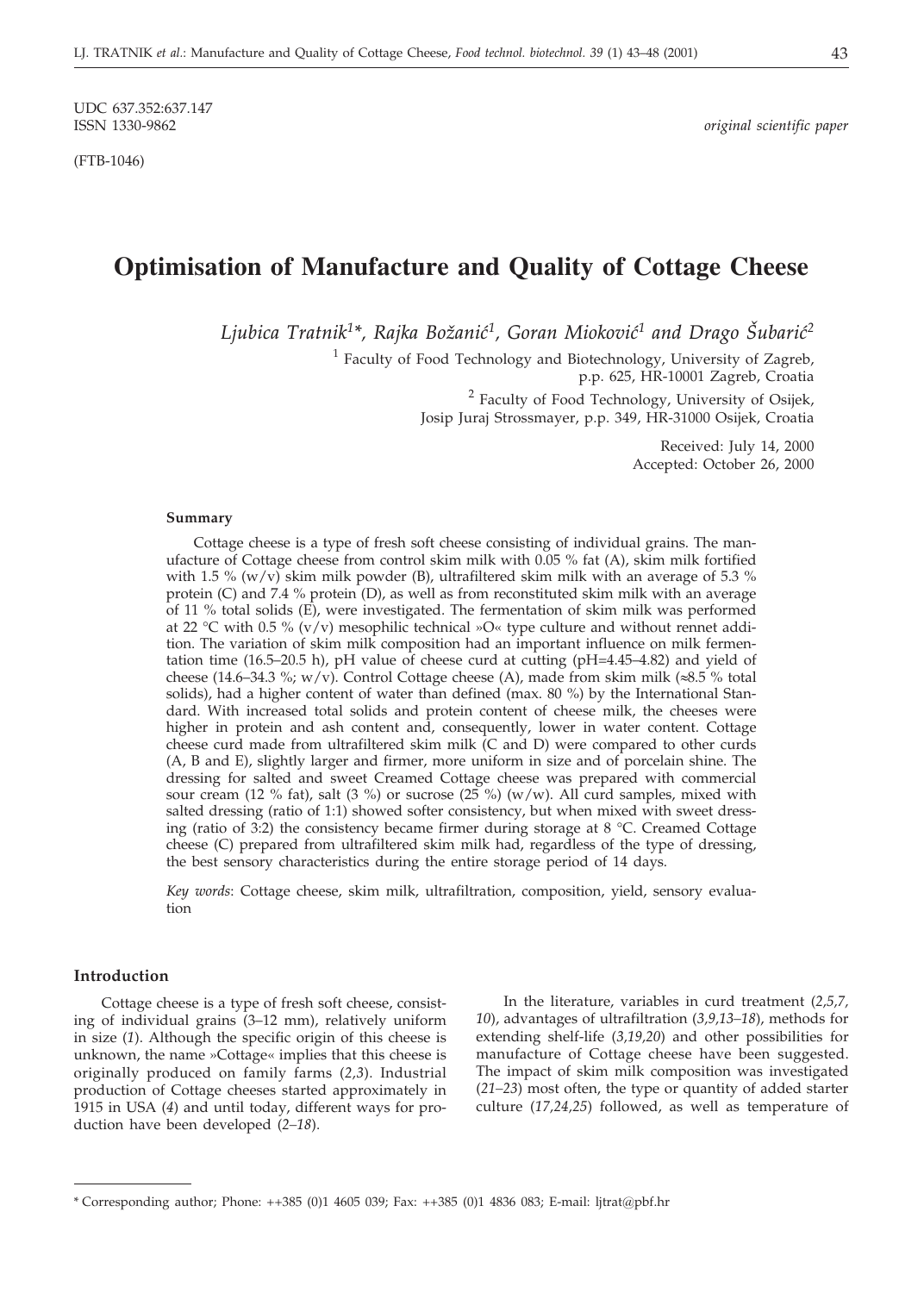fermentation applied in long, medium or short set manufacturing procedure (*3,4,11*).

Cottage cheese is a low calorie cheese with minimal fraction of fat. In case of Creamed Cottage cheese, the curd is mixed with »dressing«, a low-fat cream containing different ingredients for specific flavour or nutritive value (*3,4,18,26,27*). Cottage cheese may also be supplemented with probiotic bacteria (*6,11,28,29*).

Cottage cheese has not yet been produced in Croatia and, the purpose of this work was to investigate the influence of milk composition on sensory characteristics and nutritive value, as well as to optimise the manufacturing process of Cottage cheese.

# **Materials and Methods**

# *Milk samples*

Cottage cheese trials were made using different skim milk composition:

- A skim milk with  $0.05\%$  fat, control, n=10
- B skim milk fortified with 1.5 %  $(w/v)$  skim milk powder, n=5
- C ultrafiltered skim milk, with  $\approx$  5 % protein, n=5
- D ultrafiltered skim milk, with  $\approx$  7 % protein, n=5
- E reconstituted skim milk, obtained by dissolving 260 g of low heat skim milk powder in 2000 mL water at 40  $^{\circ}$ C, n=5.

Skim milk was ultrafiltered with a pilot module DDS-20-1.8 Lab, Denmark, membrane type GR6OPP, to about 3:1 volume concentration at ambient temperature and under inlet and outlet pressures of approximately 3 and 1.5 bar, respectively. The concentrate (9.63 % protein) was diluted with permeate (0.25 % proteins) to approximately 5 % (C) and 7 % protein (D), respectively. The protein was determined by formol titration.

#### *Manufacture of Cottage cheese*

The parameters for the manufacturing of cheese by the long-set method (*4*) are presented in Fig. 1. Fermentation of 2 L skim milk was performed at 22 °C with 0.5  $\%$  (v/v) mesophilic starter culture, »O« type (production culture obtained from Dukat Dairy Company, Zagreb) and without rennet addition.

Cooking of curd (in water bath) to  $55-60$  °C was carried out slowly to reach the end point in 120–180 min.

The dressing for salted and sweet Creamed Cottage cheese was prepared with commercial sour cream (12 % fat) with salt (3 %) or sucrose (25 %) addition (w/w). In case of sweet Creamed Cottage cheese, strawberry aroma has been added. The mixture ratio of cheese curd and cream dressing was determined in preliminary trials and selected according to stability and sensory properties of Creamed Cottage cheese during storage at 8 °C.

# *Analytical and sensory methods*

The chemical composition of milk and cheese was determined with the following methods: total solids by drying at 105 °C; total proteins by the Kjeldahl method  $(factor = 6.38)$ ; fat by the Gerber method; ash by incineration at 550 °C; lactose by the Schoorl-Luff method; pH-value (digital pH-meter Knick, type 646) of cheese in 3:10 mixture ratio of curd and distilled water. The calcium fraction of the curd was determined by atomic absorption spectroscopy (*30*). All samples were frozen until analyses. Results of chemical analysis are presented as average value (x) and standard deviation (s.d.).

The »yield of cheese« is expressed as kg cheese obtained from 100 L of skim milk (%) and »cheese yield efficiency« as kg cheese per kg of total solids, or total protein in cheese milk, respectivelly. The yield and yield efficiency are also calculated for cheese with 80 % water (*15–17*).

The apparent viscosity  $(\mu / Pa s)$  of cheese curd has been determined by using a rotating viscosimeter (Rheotest-3). After homogenisation of curd in the vessel of the instrument, the measurement was performed at the rotation rate of  $80.99$  s<sup>-1</sup> for 90 seconds. The samples were held at 20 °C for 20 min and the measurement of the apparent viscosity performed with the shear rate range of  $1.799 - 145.76$  s<sup>-1</sup>.

A panel group of 5 persons evaluated the sensory characteristic of Cottage cheese curd, the day after manufacture, by scoring system according to Tratnik *et al.* (*18*) and Creamed Cottage cheese by using the hedonic scale according to Mistry (*17*). The results of sensory evaluation are presented as average value.

### **Results and Discussion**

The chemical composition of skim milk used for Cottage cheese manufacture is presented in Table 1. The variation of skim milk composition had significant influence not only on the duration of milk fermentation and pH value of cheese curd at cutting (Fig. 1), but also on composition of cheese (Table 2), cheese yield (Fig. 2) and cheese yield efficiency (Table 3). The higher the protein content of cheese milk, the longer the fermentation time until formation of coagulum (Fig. 1) due to increased

Table 1. Chemical composition of skim milk for Cottage cheese manufacture

| Ingredient   |                     | Fraction in skim milk – $w/\%$ |      |       |       |       |  |  |  |  |  |
|--------------|---------------------|--------------------------------|------|-------|-------|-------|--|--|--|--|--|
|              |                     | А                              | B    | C     | D     | E     |  |  |  |  |  |
| Total solids | X                   | 8.51                           | 9.93 | 10.73 | 13.05 | 11.07 |  |  |  |  |  |
|              | s.d.                | 0.06                           | 0.09 | 0.07  | 0.04  | 0.11  |  |  |  |  |  |
| Proteins     | $\mathbf x$         | 3.24                           | 3.74 | 5.29  | 7.36  | 4.51  |  |  |  |  |  |
|              | s.d.                | 0.12                           | 0.02 | 0.02  | 0.06  | 0.15  |  |  |  |  |  |
| Lactose      | $\mathbf x$         | 4.49                           | 5.29 | 4.44  | 4.61  | 5.56  |  |  |  |  |  |
|              | s.d.                | 0.04                           | 0.06 | 0.09  | 0.03  | 0.20  |  |  |  |  |  |
| Fat          | $\mathbf x$<br>s.d. | 0.05                           | 0.05 | 0.10  | 0.10  | n.d.  |  |  |  |  |  |
| Ash          | $\mathbf x$         | 0.71                           | 0.83 | 0.89  | 1.04  | 0.92  |  |  |  |  |  |
|              | s.d.                | 0.04                           | 0.06 | 0.07  | 0.01  | 0.05  |  |  |  |  |  |

 $x = average value$ ; s.d. = standard deviation; n.d. = not detectable

A = skim milk (control)

 $B =$  skim milk fortified with 1.5 % (w/v) skim milk powder

C = ultrafiltered skim milk with  $\approx$  5 % protein

D = ultrafiltered skim milk with  $\approx$  7 % protein

 $E =$  reconstituted milk from skim milk powder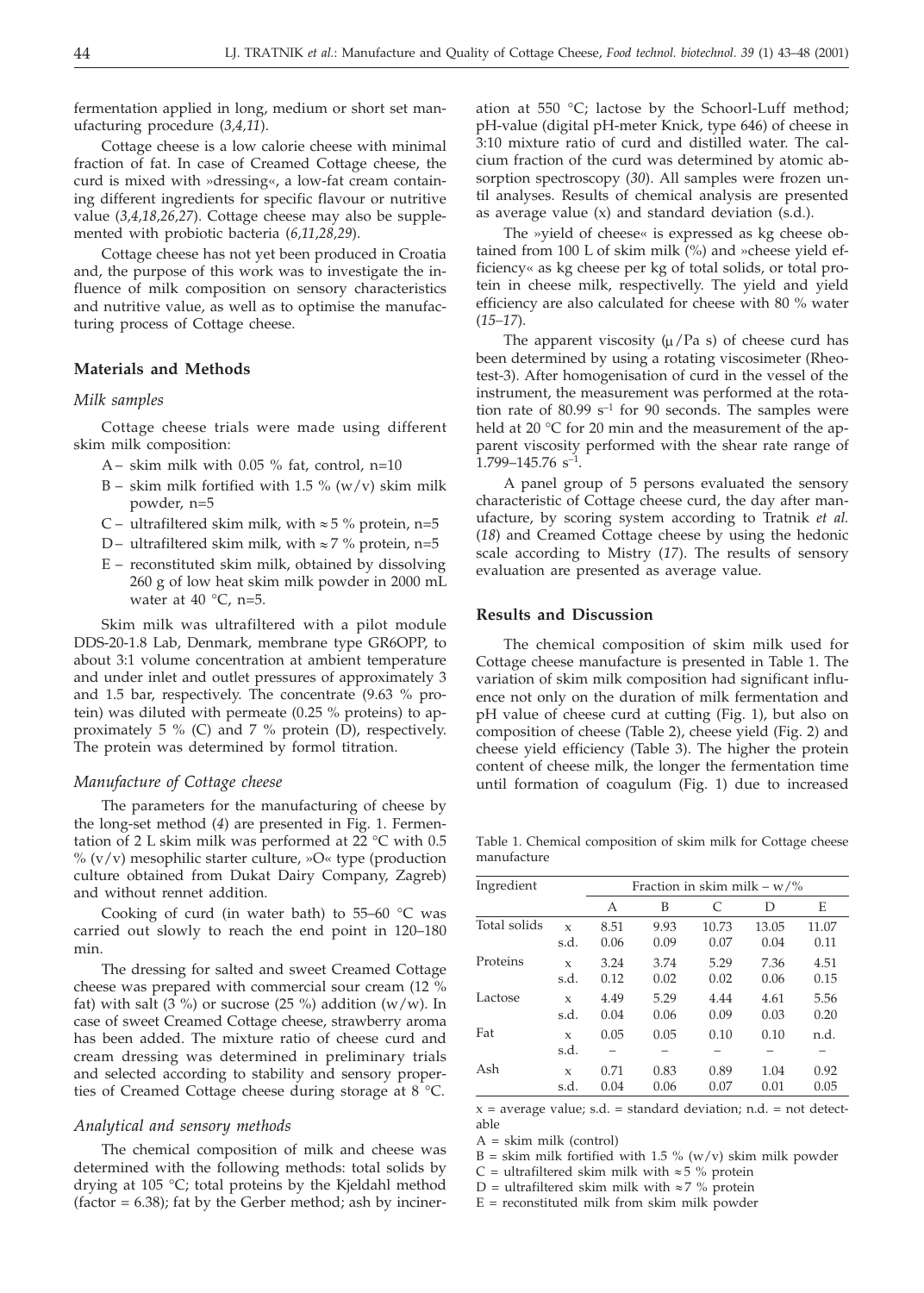# **SKIM MILK**

pH=6.55–6.85 A (pH=6.62) C (pH=6.74) B (pH=6.63) D (pH=6.72) E (pH=6.83)

#### J.

**PASTEURIZATION** 65 °C/30 min cooling to 23 °C

# $\downarrow$

**INOCULATION** mesophilic »O« type culture 0.5 %  $(v/v)/23$  °C

# J.

**FERMENTATION** at 22 °C until pH=4.45–4.82 A  $(17.5 h)$  C  $(19.5 h)$ B (17.2 h) D (20.0 h) E (17.5 h)

# J

# **CUTTING**

curd size  $= 8-10$  mm A (pH=4.49) C (pH=4.69) B (pH=4.60) D (pH=4.78) E (pH=4.63)

# $\downarrow$

**COOKING**

30 min after cutting 55–60 °C/120–180 min

#### J.

**WASHING** 1. water  $\approx 40$  °C/20 min 2. water  $\approx 15-18$  °C/20 min

3. water  $\approx 1$  °C/20 min

#### J

**DRAINING** at ambient temperature, 1.5–3 h

#### ↓

**COTTAGE CHEESE CURD** pH=4.82–5.29 A (pH=4.93) C (pH=4.91) B (pH=4.98) D (pH=4.96) E (pH=5.27)

**Fig. 1. Processing parameters for manufacture of Cottage cheese curd**

A = skim milk (control)

 $B =$  skim milk fortified with 1.5 % (w/v) skim milk powder

C = ultrafiltered skim milk with  $\approx$  5 % protein

D = ultrafiltered skim milk with  $\approx$  7 % protein

 $E =$  reconstituted milk from skim milk powder

buffering capacity of the milk (*17*). The higher protein content in ultrafiltered skim milk (C and D) increased considerably the strength of coagulum and cutting became more difficult. This required modifications in the Cottage cheese manufacture, *e.g.* omission of rennet addition, cutting at a higher pH, lower cooking temperature and/or shorter cooking time (Fig. 1). After cutting the coagulum obtained with ultrafiltered skim milk with  $\approx$  5 % (C) and  $\approx$  7 % (D) protein, the quantity of nascent whey was not sufficient for proper cooking. Therefore, a

# Table 2. Chemical composition of Cottage cheese curd

| Ingredient   |                     | Fraction in curd – $w$ /% |              |              |              |       |  |  |  |  |
|--------------|---------------------|---------------------------|--------------|--------------|--------------|-------|--|--|--|--|
|              |                     | А                         | B            | C            | D            | E     |  |  |  |  |
| Total solids | $\mathbf x$         | 18.24                     | 20.34        | 20.08        | 21.84        | 20.97 |  |  |  |  |
|              | s.d.                | 1.31                      | 0.58         | 0.03         | 0.74         | 1.44  |  |  |  |  |
| Proteins     | $\mathbf x$         | 15.39                     | 16.87        | 16.77        | 18.64        | 17.45 |  |  |  |  |
|              | s.d.                | 1.83                      | 0.90         | 0.35         | 0.45         | 0.90  |  |  |  |  |
| Lactose      | $\mathbf x$         | 2.00                      | 2.68         | 2.24         | 1.95         | 2.78  |  |  |  |  |
|              | s.d.                | 0.46                      | 0.35         | 0.35         | 0.41         | 0.55  |  |  |  |  |
| Fat          | $\mathbf x$<br>s.d. | 0.38<br>0.14              | 0.35<br>0.04 | 0.22<br>0.02 | 0.43<br>0.01 | n.d.  |  |  |  |  |
| Ash          | $\mathbf x$         | 0.55                      | 0.63         | 0.72         | 0.82         | 0.75  |  |  |  |  |
|              | s.d.                | 0.11                      | 0.12         | 0.04         | 0.07         | 0.04  |  |  |  |  |

 $x=$  average value; s.d. = standard deviation; n.d. = not detectable Lactose = calculated on the basis of total solids

|  |  | Table 3. Yield efficiency of Cottage cheese curd/(kg/kg) |  |  |  |  |  |  |  |
|--|--|----------------------------------------------------------|--|--|--|--|--|--|--|
|--|--|----------------------------------------------------------|--|--|--|--|--|--|--|

| Cheese |      | $m$ (Cheese curd)<br>$m$ (milk soids) | $m$ (Cheese curd)<br>$m$ (milk protein) |      |  |  |
|--------|------|---------------------------------------|-----------------------------------------|------|--|--|
|        | a    | h                                     | a                                       | b    |  |  |
| А      | 1.72 | 1.68                                  | 4.51                                    | 4.41 |  |  |
| B      | 1.63 | 1.64                                  | 4.33                                    | 4.36 |  |  |
| C      | 2.43 | 2.43                                  | 4.92                                    | 4.93 |  |  |
| D      | 2.63 | 2.69                                  | 4.66                                    | 4.77 |  |  |
| E      | 1.97 | 1.99                                  | 4.95                                    | 5.00 |  |  |

a – Yield efficiency = on weight basis of cheese

b – Yield efficiency = based on 80 % water content in curd

Table 4. Sensory evaluation of Cottage cheese curd (1 day after manufacture)

| Sensory             | Points      | Cheese curd – score |       |       |       |       |  |  |  |
|---------------------|-------------|---------------------|-------|-------|-------|-------|--|--|--|
| characteristics     | $(0$ -max.) |                     | B     |       | D     | E     |  |  |  |
| External appearance | $0 - 3$     | 2.30                | 2.47  | 3.00  | 3.00  | 1.50  |  |  |  |
| Internal appearance | $0 - 4$     | 3.14                | 3.40  | 3.80  | 4.00  | 2.10  |  |  |  |
| Body's consistency  | $0 - 2$     | 1.52                | 1.85  | 2.00  | 2.00  | 1.50  |  |  |  |
| Colour              | $0 - 1$     | 1.00                | 1.00  | 1.00  | 1.00  | 1.00  |  |  |  |
| Odour               | $0 - 2$     | 2.00                | 2.00  | 2.00  | 2.00  | 2.00  |  |  |  |
| Flavour             | $0 - 8$     | 7.28                | 7.20  | 7.50  | 7.50  | 7.00  |  |  |  |
| Total               | $0 - 20$    | 17 24               | 17.92 | 19.30 | 19.50 | 15.10 |  |  |  |

small amount of warm water had to be added (about 0.5 or 1 L) to this curd. In spite of predictable problems, the firming of curd from ultrafiltered skim milk (C and D) was faster and the cooking time consequently shorter. On the contrary, the firming of control curd (A), as well as of the other types of curd (B and E), was slower because of initially softer coagulum. Lower pH values at cutting and higher cooking temperatures and/or longer cooking time applied on these curds (A, B, E) led to improved quality of curd. In spite of carefulness, the curd from milk A, B, E was unequal in size, especially the curd obtained from reconstituted skim milk (E), which was more crumbly, already at cutting. However, the whey removed after cooking of this curd (E) was still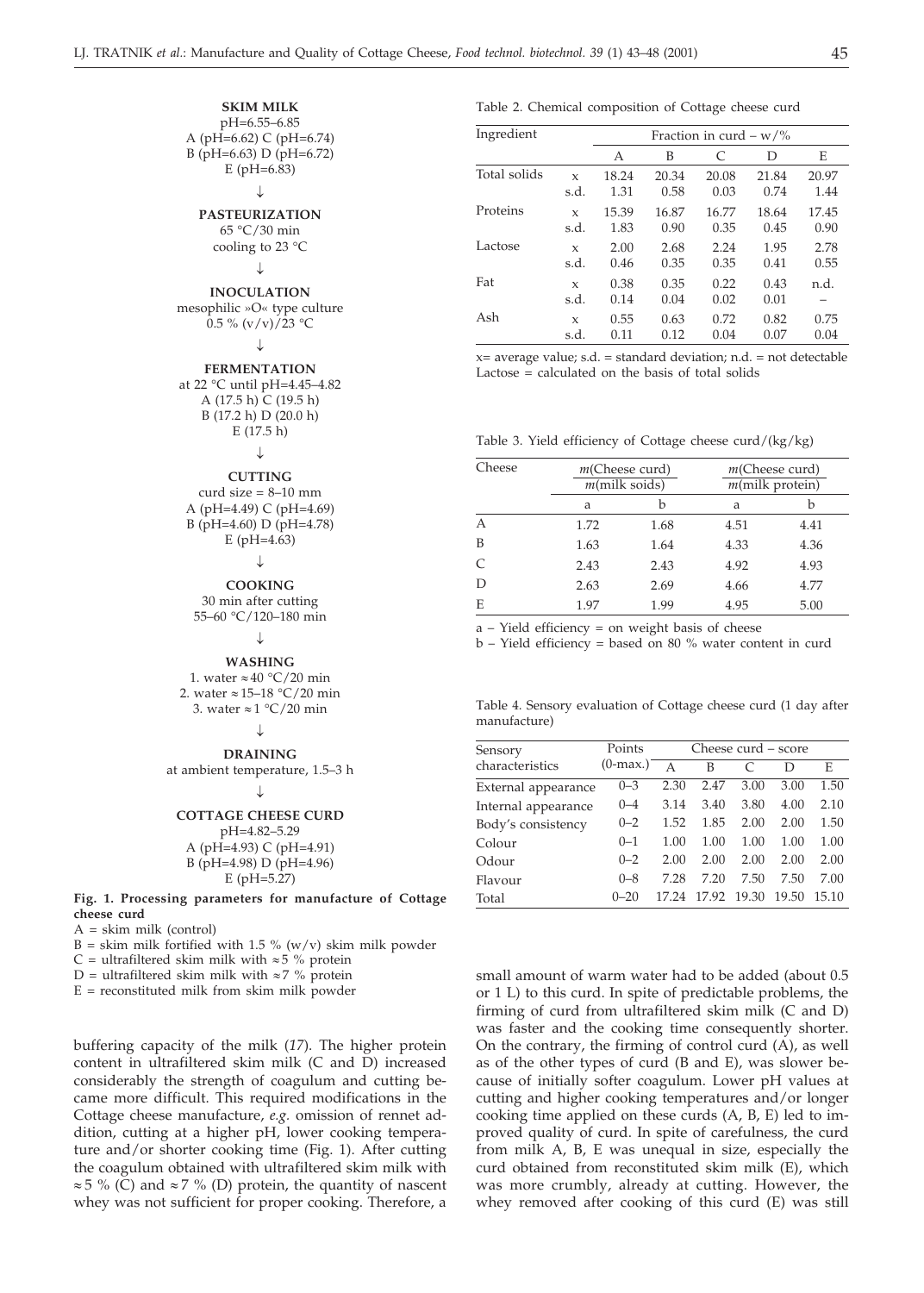

average yield, calculated at 80 % water fraction in cheese samples

**Fig. 2. Yield of Cottage cheese curd**



Fig. 3. Logarithmic dependence of apparent viscosity (u=Pa s) **of homogenised Cottage cheese curd on shear rate (D=s–1) applied at 20 °C;**

 $A = 19.7$  % total solids (TS); 83.6 % protein; 0.38 % calcium in TS; B = 20.5 % total solids (TS); 83.9 % protein; 0.52 % calcium in TS;  $C = 20.2$  % total solids (TS); 83.5 % protein; 0.59 % calcium in TS;  $D = 22.7$  % total solids (TS); 85.3 % protein; 0.61 % calcium in TS;  $E = 20.9$  % total solids (TS); 84.3 % protein; 0.60 % calcium in TS

more clear than the whey from the other types of curd, indicating that the loss with fines was not significant.

The firmness of all curd types during cooking has been checked by performing a »free fall test« by dropping few of the cooled curd to the ground. If the curd broke, the cooking time has been prolonged, either at the same or at higher temperature. Although the washing for all types of curd was performed in the same way, the draining characteristics were significantly different. The most easily formed and drained curd was that made from ultrafiltered skim milk (C and D), especially the curd obtained from ultrafiltered milk with the higher protein content (D). The longest time, for both firming and draining was observed for curd obtained from reconstituted skim milk (E). Although this curd had more shattered grains, but smooth texture, it was generally much more alike to control curd (A). Curd obtained from skim milk fortified with skim milk powder (B) had a slightly firmer consistency and generally better appearance than control curd (A).

The best sensory characteristics (Table 4) had curd obtained from ultrafiltered skim milk (C and D), possessing the most uniform size, porcelain shine and firm consistency. Furthermore, the curd was slightly larger and retained its form better, compared to the other samples (A, B, E), in spite of the fact that the coagulum from all milks obtained an equal treatment. Similar observations were also noticed by other authors (*13,16*). Generally, the best scores obtained Cottage cheese curd from milk D, while the worst scores were given for curd from reconstituted skim milk (E). For curd B and E, a slightly chalky taste has been noticed.

Surprisingly, the apparent viscosity values (Fig. 3), determined at lower shear rates, did not differ significantly among the curds, showing only slight differences at higher shear rates. Nevertheless, the highest apparent viscosity showed curd D, and lowest the control curd (A).

For the Creamed Cottage cheese, a dressing made with commercial sour cream has been added. After addition of salted cream dressing all curd samples became softer at the very beginning of storage at refrigeration (8 °C), probably due to replacement of calcium in the curd with sodium from dressing. On the opposite, after addition of sweet cream dressing, the curd became firmer and remained so during the entire storage. In case of Cottage cheese with salted dressing the curd also showed higher absorption properties compared to sweet dressing. As a consequence of this observations, the ratio of curd to salted cream dressing was 1:1, and for the sweet cream dressing of 3:2. Of salted Creamed Cottage cheeses, sample D proved to be the best one during the entire storage period, and sample E had the worst texture (Table 5). Of all curd types, curd D showed the lowest absorption toward sweet cream dressing, resulting in a slightly rubbery texture, dressing separation, unequal colour and less pronounced flavour. During longer storage time curd D become even firmer.

The best total sensory score, during entire storage time had Creamed Cottage cheeses made from ultrafiltered skim milk with protein content slightly above 5 % (C), regardless of dressing type (sweet or salted) added (Table 5). However, the sensory quality either of Cottage cheese curd or Creamed Cottage cheese depended (probably) very much on chemical composition of milk.

With increased total solids and total protein content of skim milk (Table 1), the resulting cheeses were also higher in protein and low in water (Table 2) content. Curd with higher protein content had also higher min-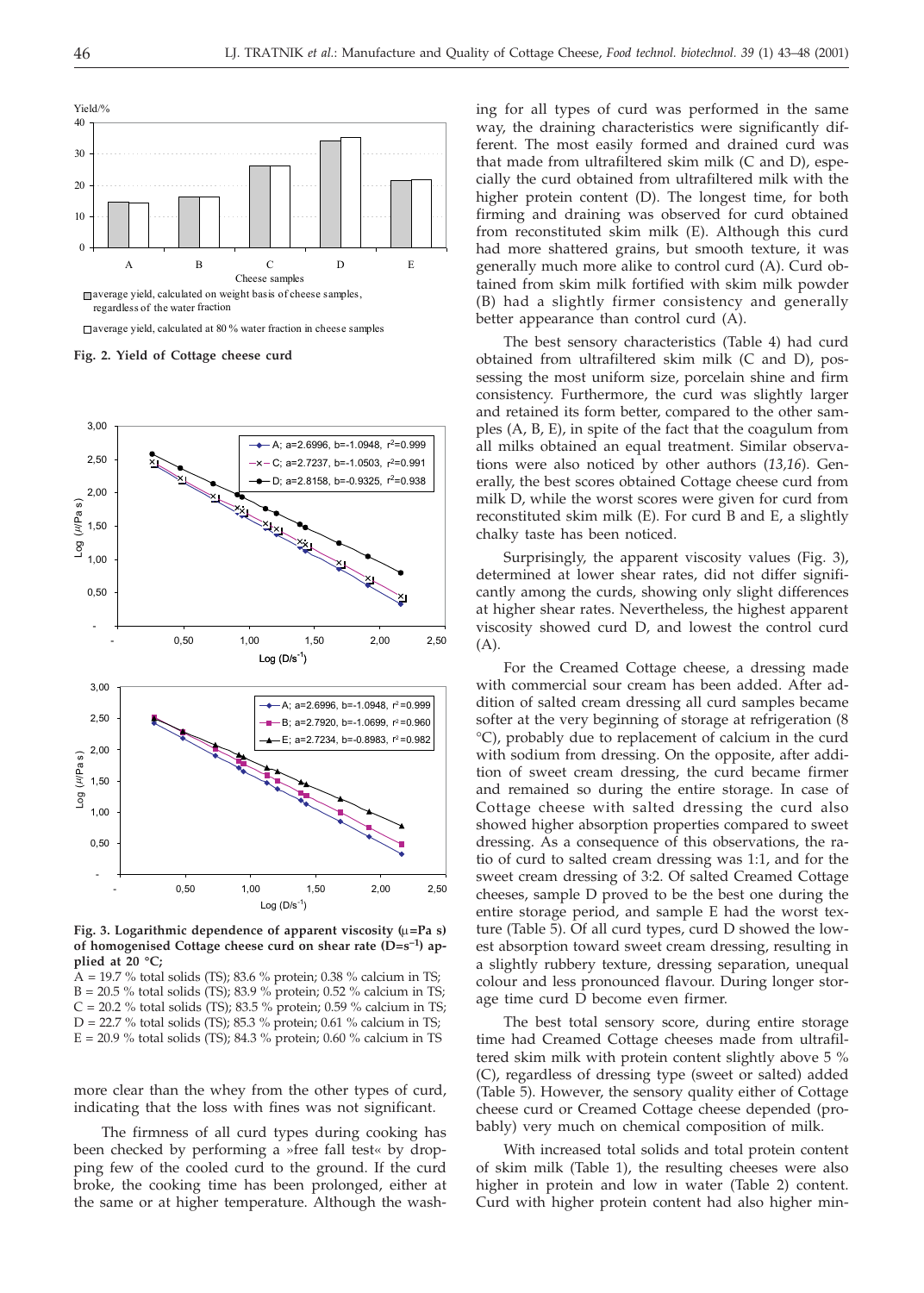| Creamed        |   | Flavour score $(1-10)$ |      |                  |                 | Body texture score (1–5) |                  |                 | Appearance score (1–5) |                  |                 | Total score $(1-20)$ |                  |  |
|----------------|---|------------------------|------|------------------|-----------------|--------------------------|------------------|-----------------|------------------------|------------------|-----------------|----------------------|------------------|--|
| Cottage cheese |   | 1 <sup>st</sup>        | 7th  | 14 <sup>th</sup> | 1 <sup>st</sup> | 7th                      | 14 <sup>th</sup> | 1 <sup>st</sup> | 7 <sup>th</sup>        | 14 <sup>th</sup> | 1 <sup>st</sup> | 7th                  | 14 <sup>th</sup> |  |
| Salted $(n=3)$ | A | 7.55                   | 8.52 | 8.02             | 3.00            | 2.80                     | 2.50             | 3.22            | 3.00                   | 2.75             | 13.77           | 14.22                | 13.27            |  |
|                | B | 7.65                   | 8.54 | 8.05             | 3.50            | 3.20                     | 2.80             | 3.50            | 3.20                   | 3.00             | 14.65           | 14.94                | 13.85            |  |
|                | C | 8.50                   | 9.00 | 8.80             | 4.50            | 4.00                     | 3.80             | 4.80            | 4.52                   | 4.52             | 17.80           | 17.52                | 17.12            |  |
|                | D | 7.20                   | 8.00 | 7.80             | 4.80            | 4.50                     | 4.45             | 5.00            | 4.80                   | 4.80             | 17.00           | 17.30                | 17.05            |  |
|                | Ε | 7.55                   | 8.00 | 7.80             | 3.00            | 2.50                     | 2.35             | 3.00            | 3.00                   | 2.70             | 13.55           | 13.20                | 12.85            |  |
| Sweet $(n=3)$  | А | 7.00                   | 7.50 | 7.50             | 3.00            | 3.50                     | 3.50             | 3.35            | 3.35                   | 3.22             | 13.35           | 14.35                | 14.22            |  |
|                | B | 7.00                   | 7.70 | 7.70             | 3.50            | 4.00                     | 4.00             | 3.55            | 3.25                   | 3.00             | 14.50           | 14.95                | 14.70            |  |
|                | C | 8.00                   | 8.50 | 8.50             | 3.50            | 4.50                     | 4.60             | 4.80            | 4.45                   | 4.45             | 16.30           | 17.45                | 17.55            |  |
|                | D | 7.50                   | 7.80 | 7.50             | 4.00            | 4.75                     | 5.00             | 4.80            | 4.00                   | 4.00             | 16.30           | 16.55                | 16.50            |  |
|                | E | 6.50                   | 7.40 | 7.00             | 3.00            | 3.22                     | 3.22             | 3.22            | 3.00                   | 3.00             | 12.72           | 13.62                | 13.22            |  |

Table 5. Sensory evaluation of Creamed Cottage cheese during storage at 8 °C

Flavour = 1 (dislike extremely) to 10 (like extremely); Appearance = 1 (poor) to 5 (excellent) Body texture = 1 (poor) to 5 (excellent)

eral content (ash), thus influencing the nutritive value positively. According to chemical composition (Table 2), the highest nutritive quality had Cottage cheese made from ultrafiltered skim milk with the highest protein content (D), and the lowest the cheese made from control skim milk (A). Control cheese (A) had a higher water content than defined by International Standard for Cottage cheese (max. 80 %). However, the required amount of min. 20 % total solids can be adjusted by addition of appropriate cream dressing (*11*). On the other side, all cheese curds had a very low fat content (Table 2) and this can be favourable from dietetic point of view. In one trial the final washing of curd was performed with salted water (5 % NaCl). Such a »dry Cottage cheese« without cream dressing could be designated as light functional food.

Cottage cheese D possessed the highest nutritive value (Table 2) and the best sensory properties (Table 4). Generally, Cottage cheese curd, submerged in a salt solution, had shorter storage life compared with unsalted curd. In this study, the shelf life of all cheese samples, regardless whether with or without cream dressing, was up to 15 days. After this period, the first signs of spoilage usually became evident, but always earlier for salted cheese samples.

Differences in milk composition (Table 1), variability of processing parameters (Fig. 1) and ultrafiltration can cause deviations, either in nutritive quality (Table 2) or sensory characteristics of Cottage cheese curd (Table 4), as well as Creamed Cottage cheese (Table 5). The curd yield (Fig. 2) and curd yield efficiency in kg based on total solids or protein (Table 3) are significantly different, as observed in earlier reports on Cottage cheese (*14,15,17*). However, the results of cheese yield efficiencies, defined on total protein basis, were for cheese E unexpectedly high (Table 3). In this case, the most clear whey has also been obtained which might be an explanation. It seems likely that the protein content of milk (Table 1) and cheese curd (Table 2) play the main role for the quality of the products obtained.

# **Conclusions**

The composition of skim milk had a significant influence on the duration of fermentation, pH-value of coagulum at cutting and yield of curd. The cheese curd obtained from control skim milk had higher water content than defined by International Standard for this type of cheese. As the total solids and protein content of the cheese milk increased, the resulting cheese curd had also higher protein and mineral but lower water content. Cheese curd made from ultrafiltered skim milk was slightly larger and firmer, having the most uniform size and porcelain shine. The cheese curd became softer in salted cream dressing, while in sweet cream dressing remained firm during the entire storage. Creamed Cottage cheese made with ultrafiltered skim milk with 5.3 % protein, had the best sensory characteristics regardless of the type of dressing or during 14 days of storage at 8 °C.

# **References**

- *1.* Codex Alimentarius Volume XVI. International individual standard for Cottage cheese, including Creamed Cottage cheese, Standard NO. C-16 (1968); FAO, WHO, Rome (1984).
- *2.* T. P. Guinee, P. D. Pudja, N. Y. Farkye, Fresh Acid-Curd Cheese Varieties. In: *Cheese: Chemistry, Physics and Microbiology,* P. F. Fox (Ed.), Chapman and Hall, London (1993) pp. 363–419.
- *3.* Lj. Tratnik, G. Miokovi}, *Mljekarstvo, 45* (1995) 107–117.
- *4.* F. V. Kosikowski, V. V. Mistry, *Cheese and Fermented Milk Foods*, *Vol. 1,* F. V. Kosikowski (Ed.), Westport, Connecticut (1997).
- *5.* S. C. Baick, C. H. White, *J. Dairy Sci. 73* (1990) 118.
- *6.* L. Blanchette, D. Roy, G. Belanger, S. F. Gauthier, *J. Dairy Sci. 79* (1996) 8–15.
- *7.* G. D. L. Brown, *Dairy Ind. Int. 47* (1982) 23–27.
- *8.* J. C. Bruhn, A. A. Franke, *J. Dairy Sci. 71* (1988) 2885–2890.
- *9.* P. F. Jensen, F. Juulsen, *A Process for Continous Production of Cottage Cheese from Ultrafiltered Milk; PCT International Patent Application, WO 91/00690* A1 (1991).
- *10.* M. Rosenberg, *Dairy Foods, 94* (1993) 87–89.